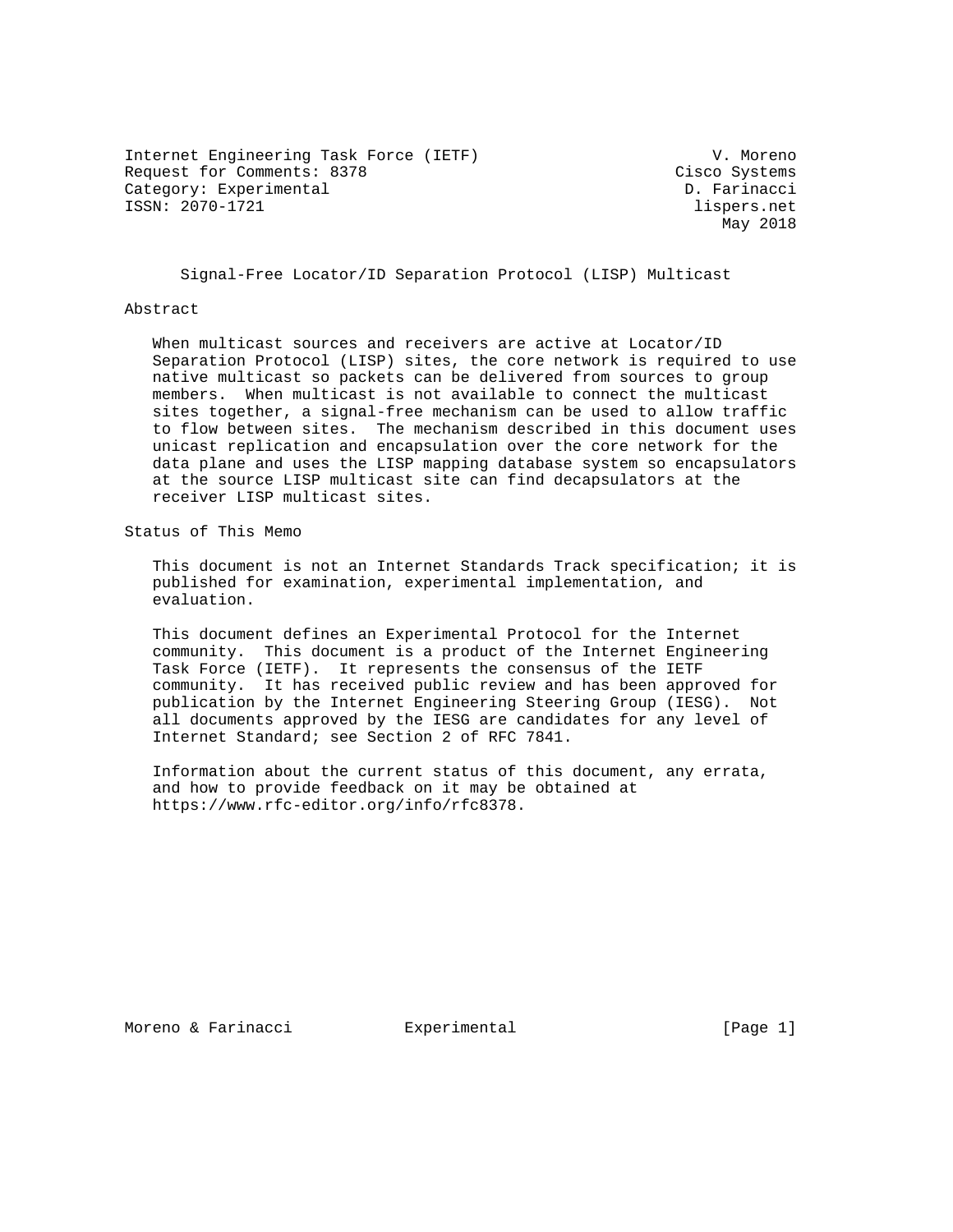# Copyright Notice

 Copyright (c) 2018 IETF Trust and the persons identified as the document authors. All rights reserved.

 This document is subject to BCP 78 and the IETF Trust's Legal Provisions Relating to IETF Documents

 (https://trustee.ietf.org/license-info) in effect on the date of publication of this document. Please review these documents carefully, as they describe your rights and restrictions with respect to this document. Code Components extracted from this document must include Simplified BSD License text as described in Section 4.e of the Trust Legal Provisions and are provided without warranty as described in the Simplified BSD License.

Table of Contents

| $1$ .<br>Introduction $\ldots \ldots \ldots \ldots \ldots \ldots \ldots \ldots$                                                                                                                                                                   | 3              |
|---------------------------------------------------------------------------------------------------------------------------------------------------------------------------------------------------------------------------------------------------|----------------|
| 2.                                                                                                                                                                                                                                                | $\overline{4}$ |
| 3.                                                                                                                                                                                                                                                | 5              |
| $4$ .                                                                                                                                                                                                                                             | $\overline{6}$ |
| 5.                                                                                                                                                                                                                                                | 7              |
| General Receiver-Site Procedures<br>5.1.                                                                                                                                                                                                          | 8              |
| 5.1.1. Multicast Receiver Detection                                                                                                                                                                                                               | 8              |
| 5.1.2. Receiver-Site Registration                                                                                                                                                                                                                 | 9              |
| 5.1.3. Consolidation of the Replication List                                                                                                                                                                                                      | 10             |
| 5.2. General Source-Site Procedures                                                                                                                                                                                                               | 10             |
| 5.2.1. Multicast Tree Building at the Source Site                                                                                                                                                                                                 | 10             |
| 5.2.2. Multicast Destination Resolution                                                                                                                                                                                                           | 11             |
| 5.3. General LISP Notification Procedures                                                                                                                                                                                                         | 11             |
| Source-Specific Multicast Trees<br>რ.                                                                                                                                                                                                             | 12             |
| 6.1. Source Directly Connected to Source-ITRs                                                                                                                                                                                                     | 12             |
| Source Not Directly Connected to Source-ITRs<br>6.2.                                                                                                                                                                                              | 12             |
|                                                                                                                                                                                                                                                   | 13             |
| 7.1. Multiple ITRs at a Source Site                                                                                                                                                                                                               | 13             |
| 7.2. Multiple ETRs at a Receiver Site                                                                                                                                                                                                             | 13             |
| Multiple RLOCs for an ETR at a Receiver Site<br>7.3.                                                                                                                                                                                              | 14             |
| Multicast RLOCs for an ETR at a Receiver Site<br>7.4.                                                                                                                                                                                             | 14             |
| 8. PIM Any-Source Multicast Trees                                                                                                                                                                                                                 | 15             |
| Signal-Free Multicast for Replication Engineering<br>9.                                                                                                                                                                                           | 16             |
|                                                                                                                                                                                                                                                   | 18             |
|                                                                                                                                                                                                                                                   | 19             |
|                                                                                                                                                                                                                                                   | 19             |
| Normative References<br>12.1.                                                                                                                                                                                                                     | 19             |
| Informative References<br>12.2.                                                                                                                                                                                                                   | 20             |
| Acknowledgements<br>. The contract of the contract of the contract of the contract of the contract of the contract of the contract of the contract of the contract of the contract of the contract of the contract of the contract of the contrac | 21             |
|                                                                                                                                                                                                                                                   | 21             |
|                                                                                                                                                                                                                                                   |                |

Moreno & Farinacci and Experimental and Experimental (Page 2)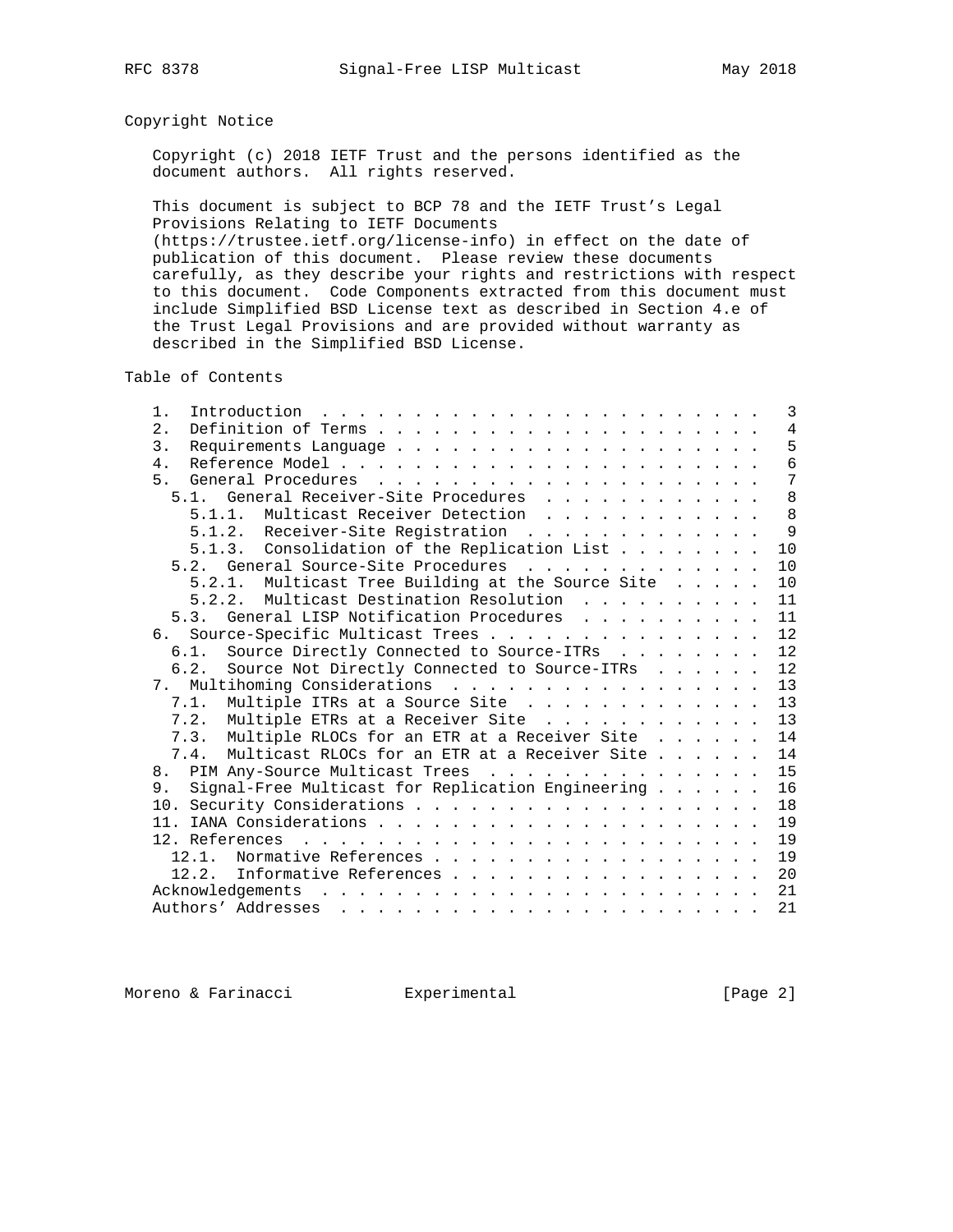# 1. Introduction

 When multicast sources and receivers are active at LISP sites, and the core network between the sites does not provide multicast support, a signal-free mechanism can be used to create an overlay that will allow multicast traffic to flow between sites and connect the multicast trees at the different sites.

 The signal-free mechanism proposed here does not extend PIM [RFC7761] over the overlay as proposed in [RFC6831], nor does the mechanism utilize direct signaling between the Receiver-ETRs and Sender-ITRs as described in [LISP-MULTI-SIGNALING]. The signal-free mechanism proposed reduces the amount of signaling required between sites to a minimum and is centered around the registration of receiver sites for a particular multicast group or multicast channel with the LISP mapping system.

 Registrations from the different receiver sites will be merged at the mapping system to assemble a multicast-replication-list inclusive of all Routing Locators (RLOCs) that lead to receivers for a particular multicast group or multicast channel. The replication list for each specific multicast entry is maintained as a database mapping entry in the LISP mapping system.

 When the Ingress Tunnel Router (ITR) at the source site receives multicast traffic from sources at its site, the ITR can query the mapping system by issuing Map-Request messages for the (S,G) source and destination addresses in the packets received. The mapping system will return the RLOC replication list to the ITR, which the ITR will cache as per standard LISP procedure. Since the core is assumed to not support multicast, the ITR will replicate the multicast traffic for each RLOC on the replication list and will unicast encapsulate the traffic to each RLOC. The combined function or replicating and encapsulating the traffic to the RLOCs in the replication list is referred to as "rep-encapsulation" in this document.

 The document describes general procedures (Section 5) and information encoding that are required at the receiver sites and source sites to achieve signal-free multicast interconnectivity. The general procedures for mapping system notifications to different sites are also described. A section dedicated to the specific case of Source- Specific Multicast (SSM) trees discusses the implications to the general procedures for SSM multicast trees over different topological scenarios. A section on Any-Source Multicast (ASM) support is included to identify the constraints that come along with supporting it using LISP signal-free multicast.

Moreno & Farinacci **Experimental** [Page 3]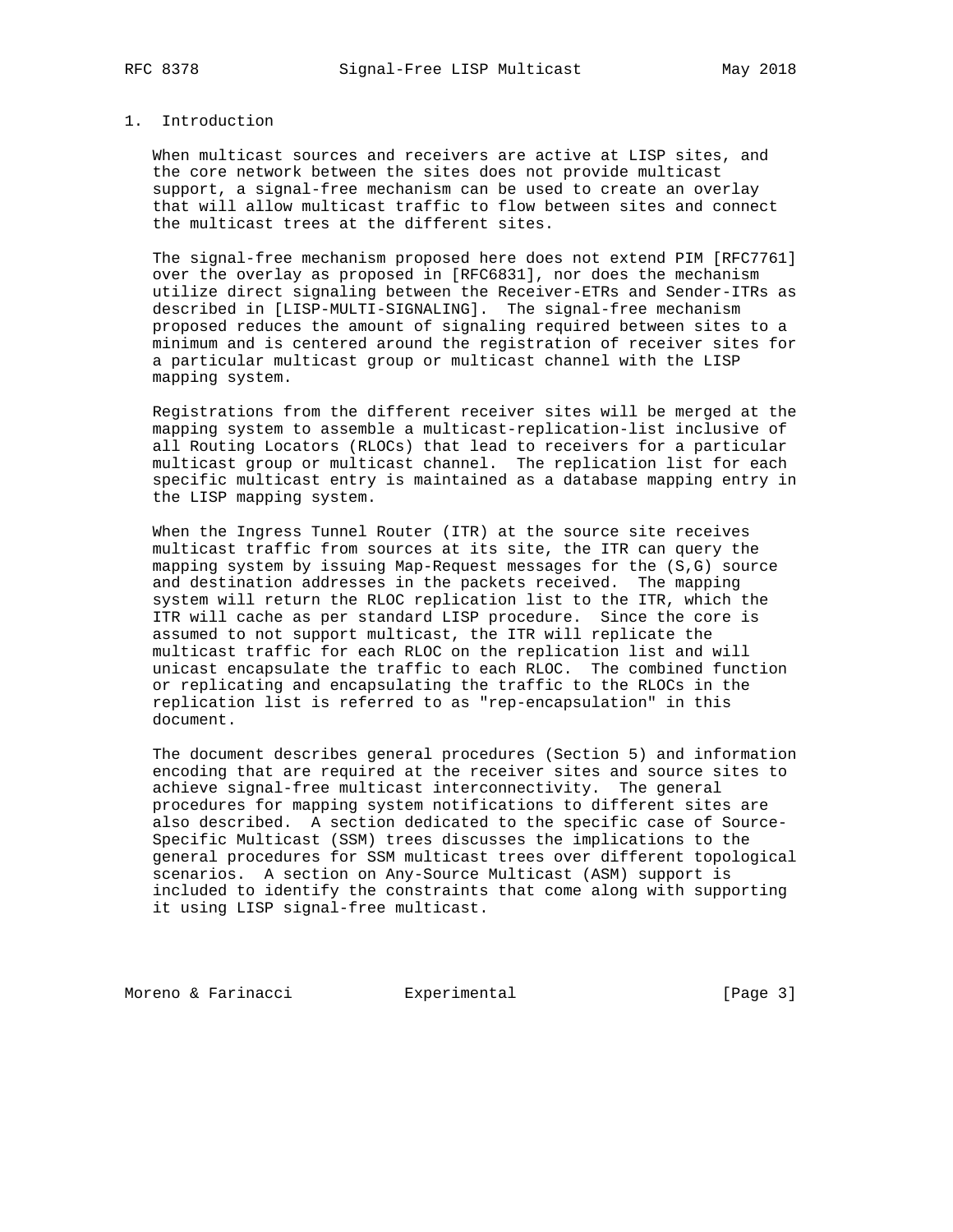There is a section dedicated to Replication Engineering, which is a mechanism to reduce the impact of head-end replication. The mapping system, via LISP signal-free mechanisms, can be used to build a layer of Re-encapsulating Tunnel Routers (RTRs).

2. Definition of Terms

 LISP-related terms, notably Map-Request, Map-Reply, Ingress Tunnel Router (ITR), Egress Tunnel Router (ETR), Map-Server (MS), and Map-Resolver (MR) are defined in the LISP specification [RFC6830].

 Extensions to the definitions in [RFC6830] for their application to multicast routing are documented in [RFC6831].

 Terms defining interactions with the LISP mapping system are defined in [RFC6833].

 The following terms are consistent with the definitions in [RFC6830] and [RFC6831]. The terms are specific cases of the general terms and are defined here to facilitate the descriptions and discussions within this particular document.

 Source: Multicast source endpoint. The host that originates multicast packets.

 Receiver: Multicast group member endpoint. The host joins a multicast group as a receiver of multicast packets sent to the group.

Receiver site: LISP site where multicast receivers are located.

Source site: LISP site where multicast sources are located.

 RP site: LISP site where an ASM PIM Rendezvous Point (RP) [RFC7761] is located. The RP site and the source site MAY be the same in some situations.

 Receiver-ETR: LISP decapsulating the Tunnel Router (xTR) at the receiver site. This is a multicast ETR.

 Source-ITR: LISP encapsulating xTR at the source site. This is a multicast ITR.

RP-xTR: LISP xTR at the RP site. This is typically a multicast ITR.

 Replication list: Mapping-entry containing the list of RLOCs that have registered receivers for a particular multicast entry.

Moreno & Farinacci and Experimental and Experimental (Page 4)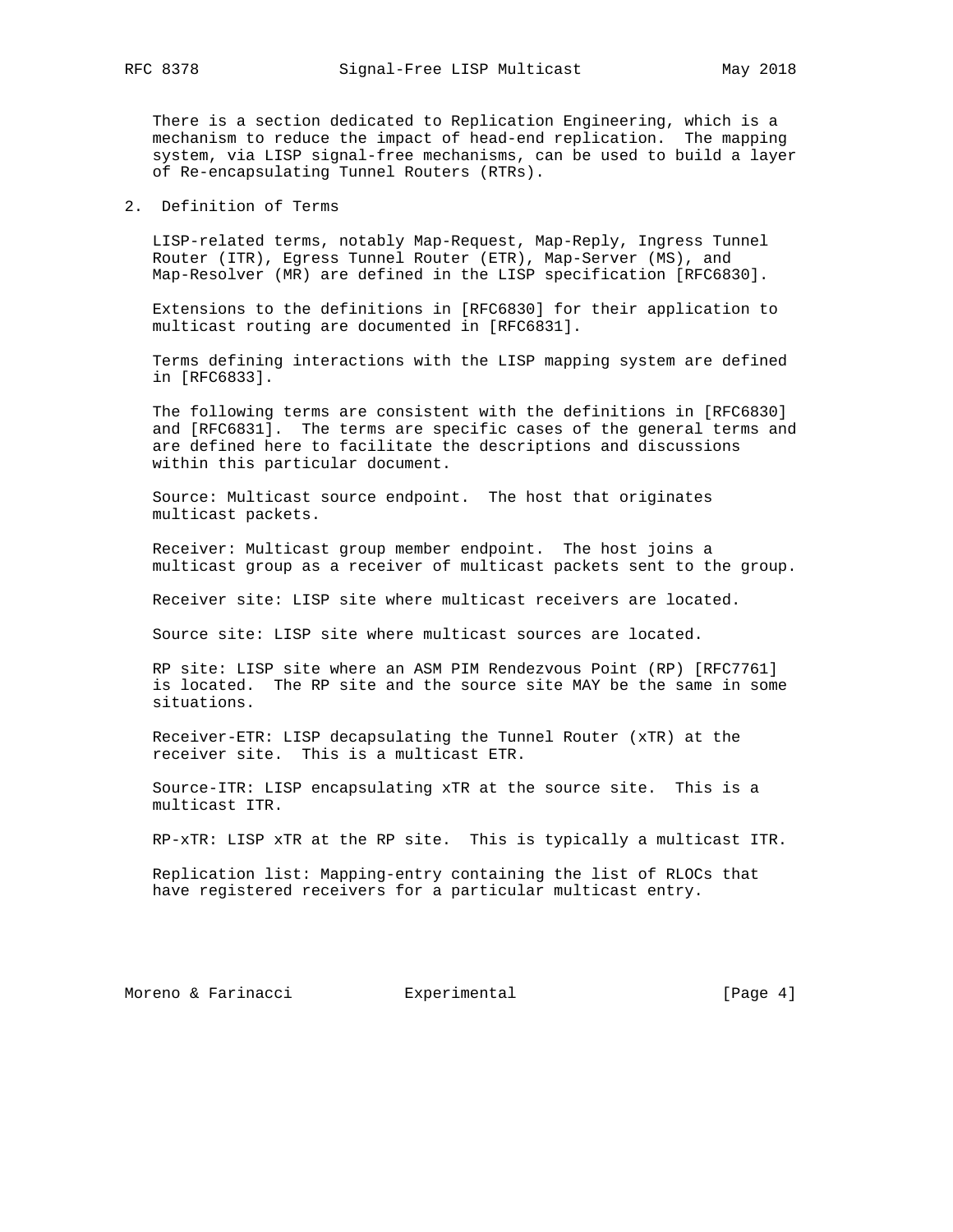Multicast entry: A tuple identifying a multicast tree. Multicast entries are in the form of (S-prefix, G-prefix).

 Rep-encapsulation: The process of replicating and then encapsulating traffic to multiple RLOCs.

 Re-encapsulating Tunnel Router (RTR): An RTR is a router that implements the re-encapsulating tunnel function detailed in Section 8 of the main LISP specification [RFC6830]. A LISP RTR performs packet re-routing by chaining ETR and ITR functions, whereby it first removes the LISP header of an ingress packet and then prepends a new LISP header to an egress packet.

 RTR Level: An RTR level is encoded in a Replication List Entry (RLE) LISP Canonical Address Format (LCAF) Type detailed in [RFC8060]. Each entry in the replication list contains an address of an xTR and a level value. Level values are used to create a replication hierarchy so that ITRs at source LISP sites replicate to the lowest (smaller value) level number RTRs in an RLE. And then RTRs at a given level replicate to the next higher level of RTRs. The number of RTRs at each level are engineered to control the fan-out or replication factor, so a trade-off between the width of the level versus the number of levels can be selected.

 ASM: Any-Source Multicast as defined in [RFC3569] where multicast distribution trees are built with a Rendezvous Point [RFC7761].

 SSM: Source-Specific Multicast as defined in [RFC3569] where multicast distribution trees are built and rooted at the multicast router(s) directly connected to the multicast source.

3. Requirements Language

 The key words "MUST", "MUST NOT", "REQUIRED", "SHALL", "SHALL NOT", "SHOULD", "SHOULD NOT", "RECOMMENDED", "NOT RECOMMENDED", "MAY", and "OPTIONAL" in this document are to be interpreted as described in BCP 14 [RFC2119] [RFC8174] when, and only when, they appear in all capitals, as shown here.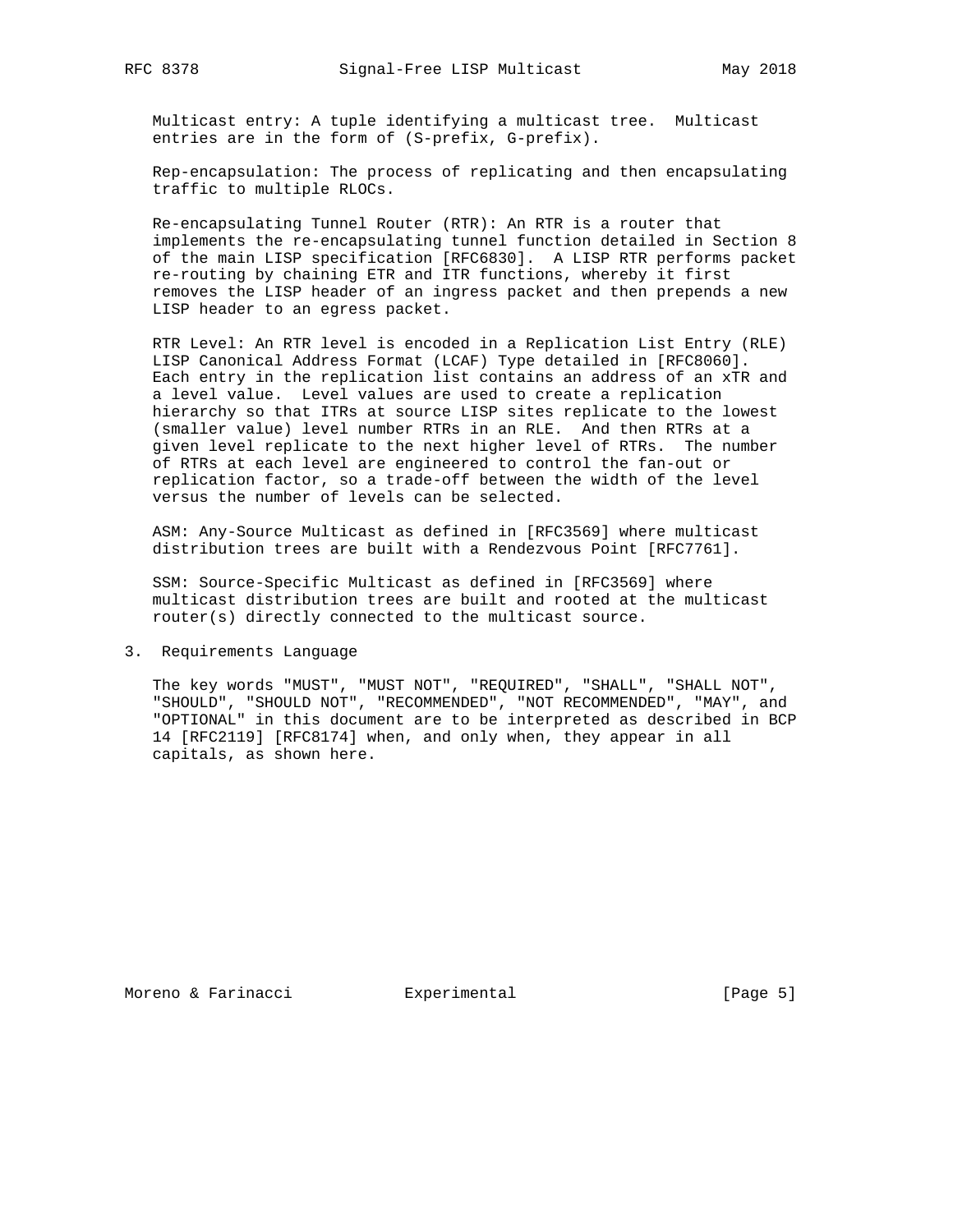# 4. Reference Model

 The reference model that will be used for the discussion of the signal-free multicast tree interconnection is illustrated in Figure 1.



Figure 1: LISP Multicast Generic Reference Model

Sites 1 and 3 are source sites.

 Source-site-3 presents a source (Src-3) that is directly connected to the Source-ITR.

 Source-site-1 presents a source (Src-1) that is one hop or more away from the Source-ITR.

 Receiver-site-2 and -4 are receiver sites with not-directly connected and directly connected receiver endpoints, respectively.

R1 is a multicast router in Source-site-1.

R2 is a multicast router at the receiver site.

Moreno & Farinacci and Experimental and Experimental (Page 6)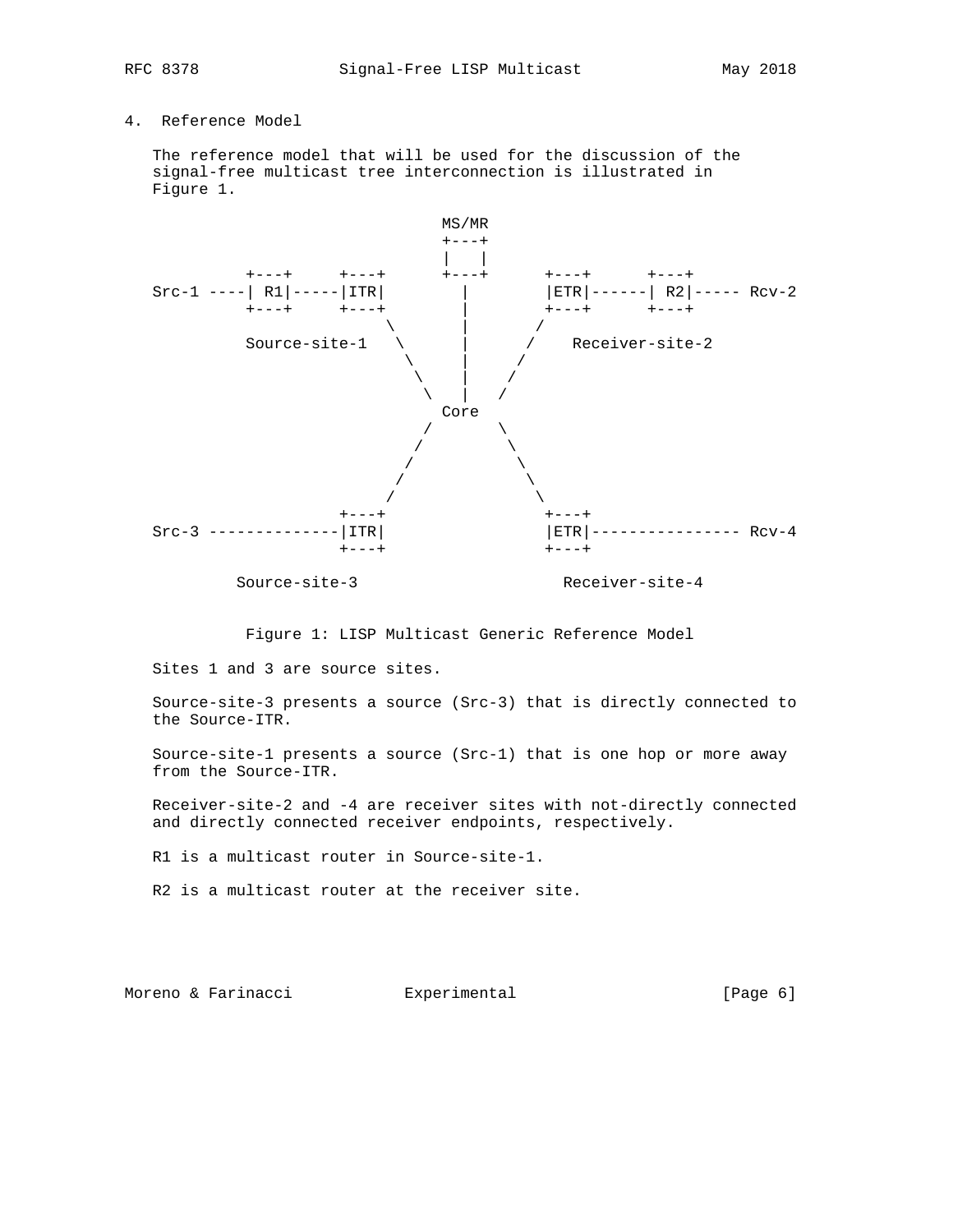Map-Servers and Map-Resolvers are reachable in the RLOC space in the core; only one is shown for illustration purposes, but these can be many or even part of a distributed mapping system, such as a Delegated Database Tree (DDT).

 The procedures for interconnecting multicast trees over an overlay can be broken down into three functional areas:

- o Receiver-site procedures
- o Source-site procedures
- o LISP notification procedures

 The receiver-site procedures will be common for most tree types and topologies.

 The procedures at the source site can vary depending on the type of trees being interconnected as well as the topological relation between sources and source-site xTRs. For ASM trees, a special case of the source site is the RP site for which a variation of the source-site procedures MAY be necessary if ASM trees are to be supported in future specifications of LISP signal-free multicast.

 The LISP notification procedures between sites are normalized for the different possible scenarios. Certain scenarios MAY benefit from a simplified notification mechanism or no notification requirement at all.

5. General Procedures

 The interconnection of multicast trees across different LISP sites involves the following procedures to build the necessary multicast distribution trees across sites.

- 1. The presence of multicast receiver endpoints is detected by the Receiver-ETRs at the receiver sites.
- 2. Receiver-ETRs register their RLOCs as part of the replication list for the multicast entry the detected receivers subscribe to.
- 3. The mapping system merges all Receiver-ETR or delivery-group RLOCs to build a comprehensive replication list inclusive of all receiver sites for each multicast entry.
- 4. LISP Map-Notify messages MUST be sent to the Source-ITR informing of any changes in the replication list.

Moreno & Farinacci and Experimental (Page 7)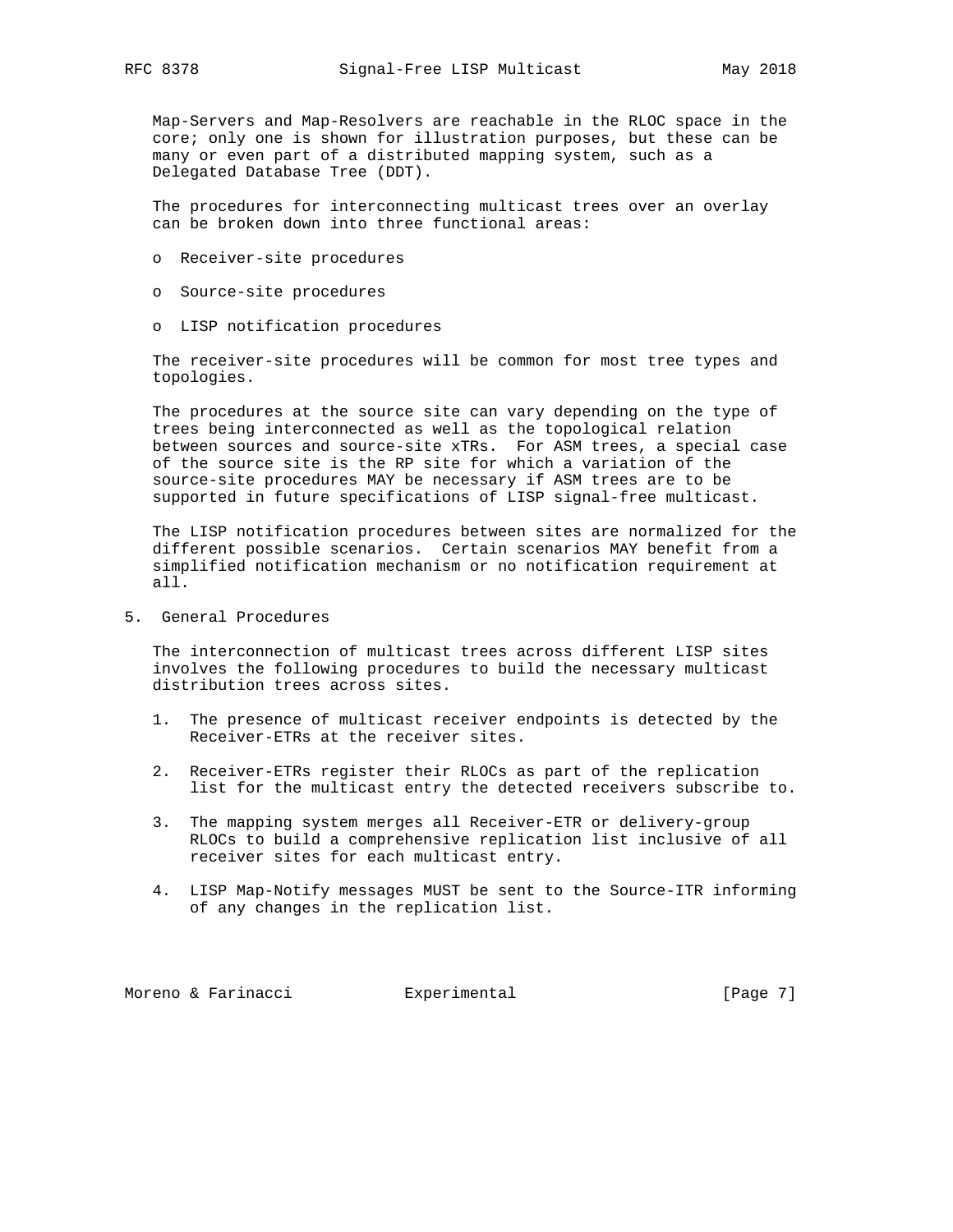5. Multicast tree building at the source site is initiated when the Source-ITR receives the LISP notification.

 Once the multicast distribution trees are built, the following forwarding procedures may take place:

- 1. The source sends multicast packets to the multicast group destination address.
- 2. Multicast traffic follows the multicast tree built at the source site and makes its way to the Source-ITRs.
- 3. The Source-ITR will issue a Map-Request to resolve the replication list for the multicast entry.
- 4. The mapping system responds to the Source-ITR with a Map-Reply containing the replication list for the multicast group requested.
- 5. The Source-ITR caches the replication list received in the map-reply for the multicast entry.
- 6. Multicast traffic is rep-encapsulated. That is, the packet is replicated for each RLOC in the replication list and then encapsulated to each one.
- 5.1. General Receiver-Site Procedures
- 5.1.1. Multicast Receiver Detection

 When the Receiver-ETRs are directly connected to the receivers (e.g., Receiver-site-4 in Figure 1), the Receiver-ETRs will receive IGMP reports from the receivers indicating which group the receivers wish to subscribe to. Based on these IGMP reports, the Receiver-ETR is made aware of the presence of receivers as well as which group they are interested in.

 When the Receiver-ETRs are several hops away from the receivers (e.g., Receiver-site-2 in Figure 1), the Receiver-ETRs will receive PIM join messages, which will allow the Receiver-ETR to know that there are multicast receivers at the site and also to learn which multicast group the receivers are for.

Moreno & Farinacci and Experimental and Experimental (Page 8)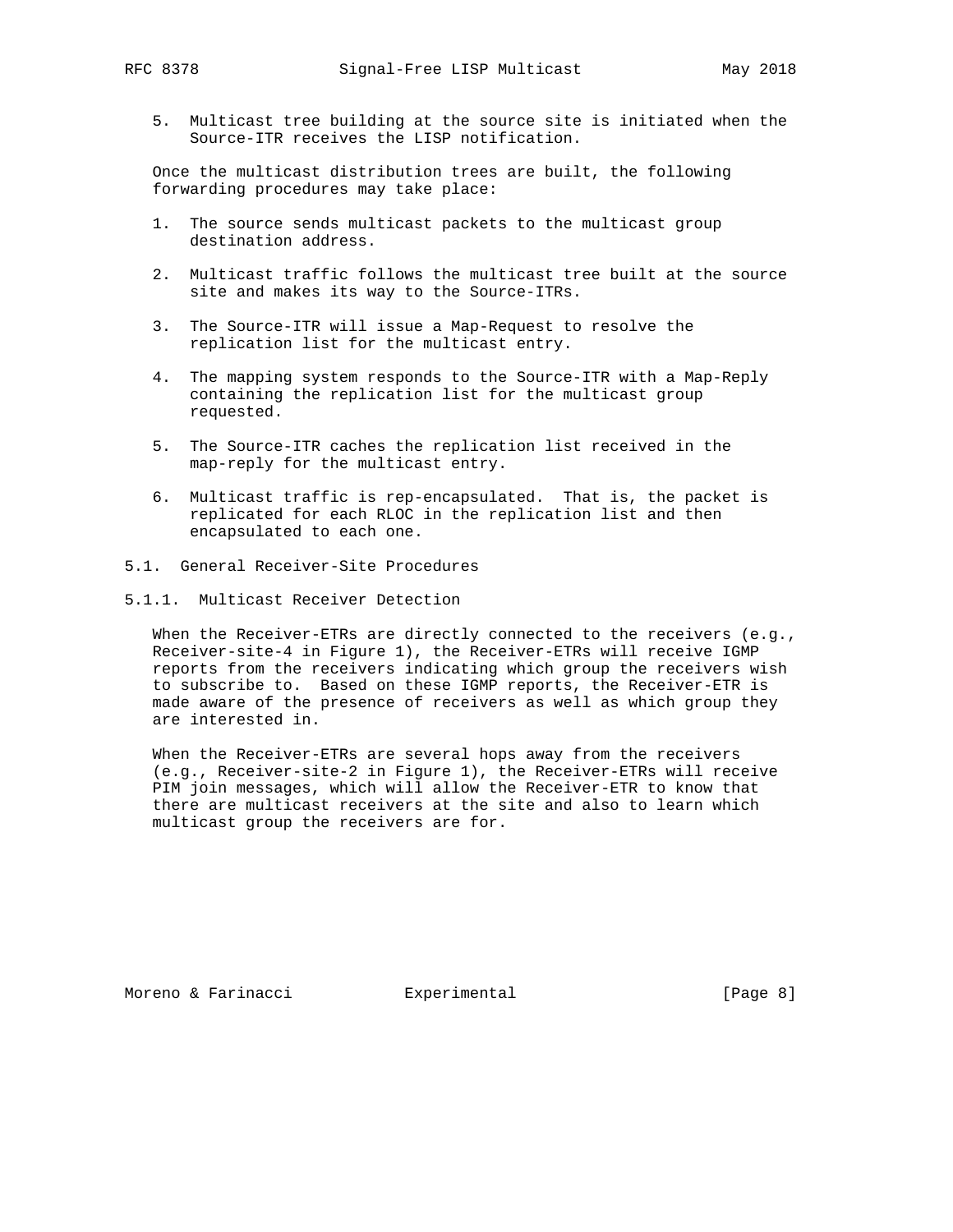### 5.1.2. Receiver-Site Registration

 Once the Receiver-ETRs detect the presence of receivers at the receiver site, the Receiver-ETRs MUST issue Map-Register messages to include the Receiver-ETR RLOCs in the replication list for the multicast entry the receivers joined.

 The Map-Register message MUST use the multicast entry (Source, Group) tuple as its Endpoint ID (EID) record type with the Receiver-ETR RLOCs conforming the locator set.

 The EID in the Map-Register message MUST be encoded using the Multicast Info LCAF Type defined in [RFC8060].

 The RLOC in the Map-Register message MUST be encoded using the RLE LCAF Type defined in [RFC8060] with the Level Value fields for all entries set to 128 (decimal).

 The encoding described above MUST be used consistently for Map- Register messages, entries in the mapping system, Map-Reply messages, as well as the map-cache at the Source-ITRs.

 The Map-Register messages [RFC6830] sent by the Receiver-ETRs MUST have the following bits set as specified here:

- 1. merge-request bit set to 1. The Map-Register messages are sent with "Merge Semantics". The Map-Server will receive registrations from a multitude of Receiver-ETRs. The Map-Server will merge the registrations for common EIDs and maintain a consolidated replication list for each multicast entry.
- 2. want-map-notify bit (M) set to 0. This tells the mapping system that the Receiver-ETR does not expect to receive Map-Notify messages as it does not need to be notified of all changes to the replication list.
- 3. proxy-reply bit (P) set to 1. The merged replication list is kept in the Map-Servers. By setting the proxy-reply bit, the Receiver-ETRs instruct the mapping system to proxy reply to Map- Requests issued for the multicast entries.

 Map-Register messages for a particular multicast entry MAY be sent for every receiver detected, even if previous receivers have been detected for the particular multicast entry. This allows the replication list to remain up to date.

Moreno & Farinacci and Experimental and Experimental [Page 9]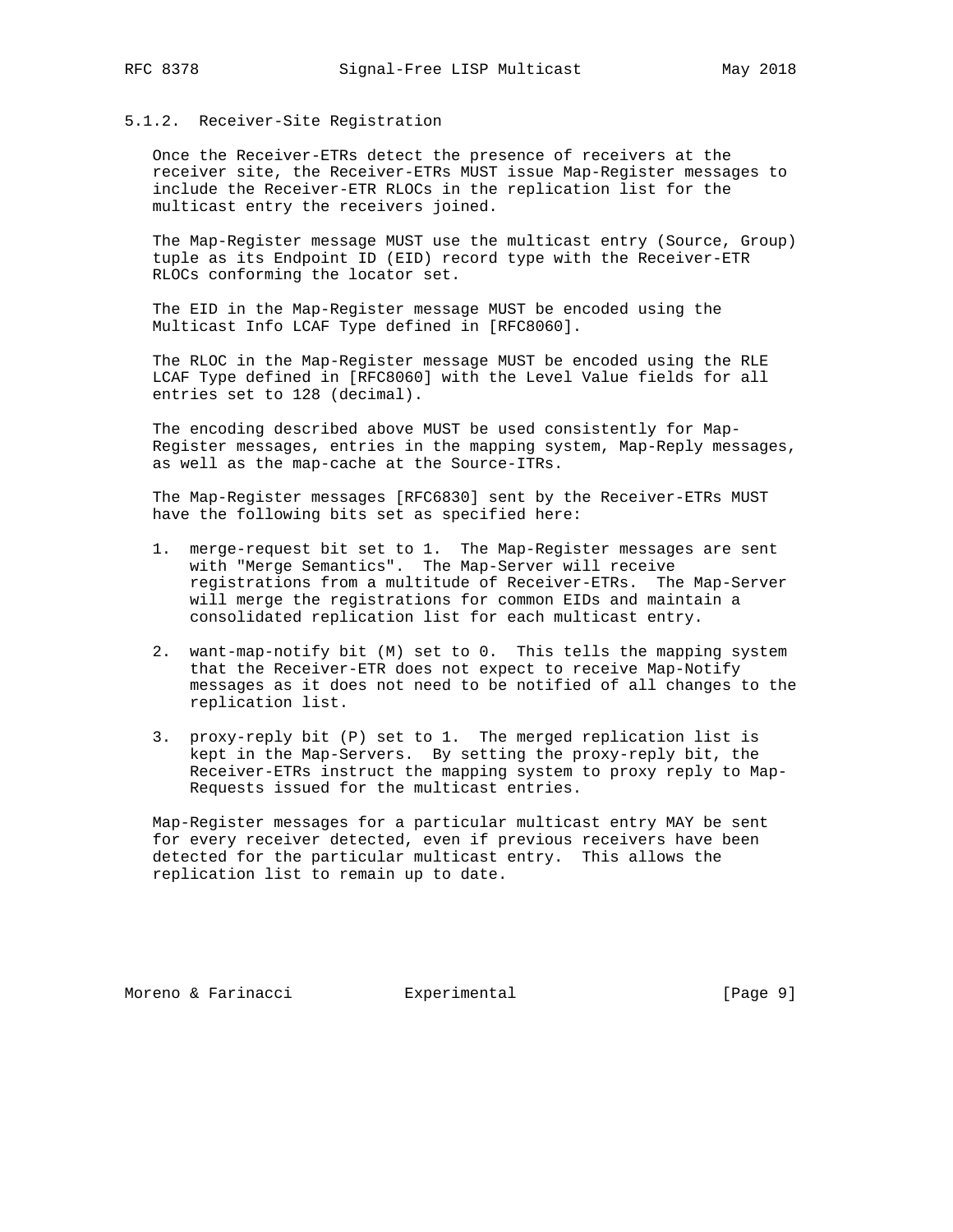Receiver-ETRs MUST be configured to know what Map-Servers Map- Register messages are sent to. The configuration is likely to be associated with an S-prefix that multiple (S,G) entries match to and are more specific for. Therefore, the S-prefix determines the Map- Server set in the least number of configuration statements.

## 5.1.3. Consolidation of the Replication List

 The Map-Server will receive registrations from a multitude of Receiver-ETRs. The Map-Server will merge the registrations for common EIDs and consolidate a replication list for each multicast entry.

 When an ETR sends an RLE RLOC-record in a Map-Register and the RLE already exists in the Map-Server's RLE-merged list, the Map-Server will replace the single RLE with the information from the Map- Register RLOC-record. The Map-Server MUST NOT merge duplicate RLOCs in the consolidated replication list.

5.2. General Source-Site Procedures

 Source-ITRs MUST register the unicast EIDs of any sources or Rendezvous Points that may be present on the source site. In other words, it is assumed that the sources and RPs are LISP EIDs.

 The registration of the unicast EIDs for the sources or Rendezvous Points allows the Map-Server to know where to send Map-Notify messages to. Therefore, the Source-ITR MUST register the unicast S-prefix EID with the want-map-notify bit set in order to receive Map-Notify messages whenever there is a change in the replication list.

### 5.2.1. Multicast Tree Building at the Source Site

 When the source site receives the Map-Notify messages from the mapping system as described in Section 5.3, it will initiate the process of building a multicast distribution tree that will allow the multicast packets from the source to reach the Source-ITR.

 The Source-ITR MUST issue a PIM join for the multicast entry for which it received the Map-Notify message. The join will be issued in the direction of the source or in the direction of the RP for the SSM and ASM cases, respectively.

Moreno & Farinacci  $\qquad \qquad$  Experimental  $\qquad \qquad$  [Page 10]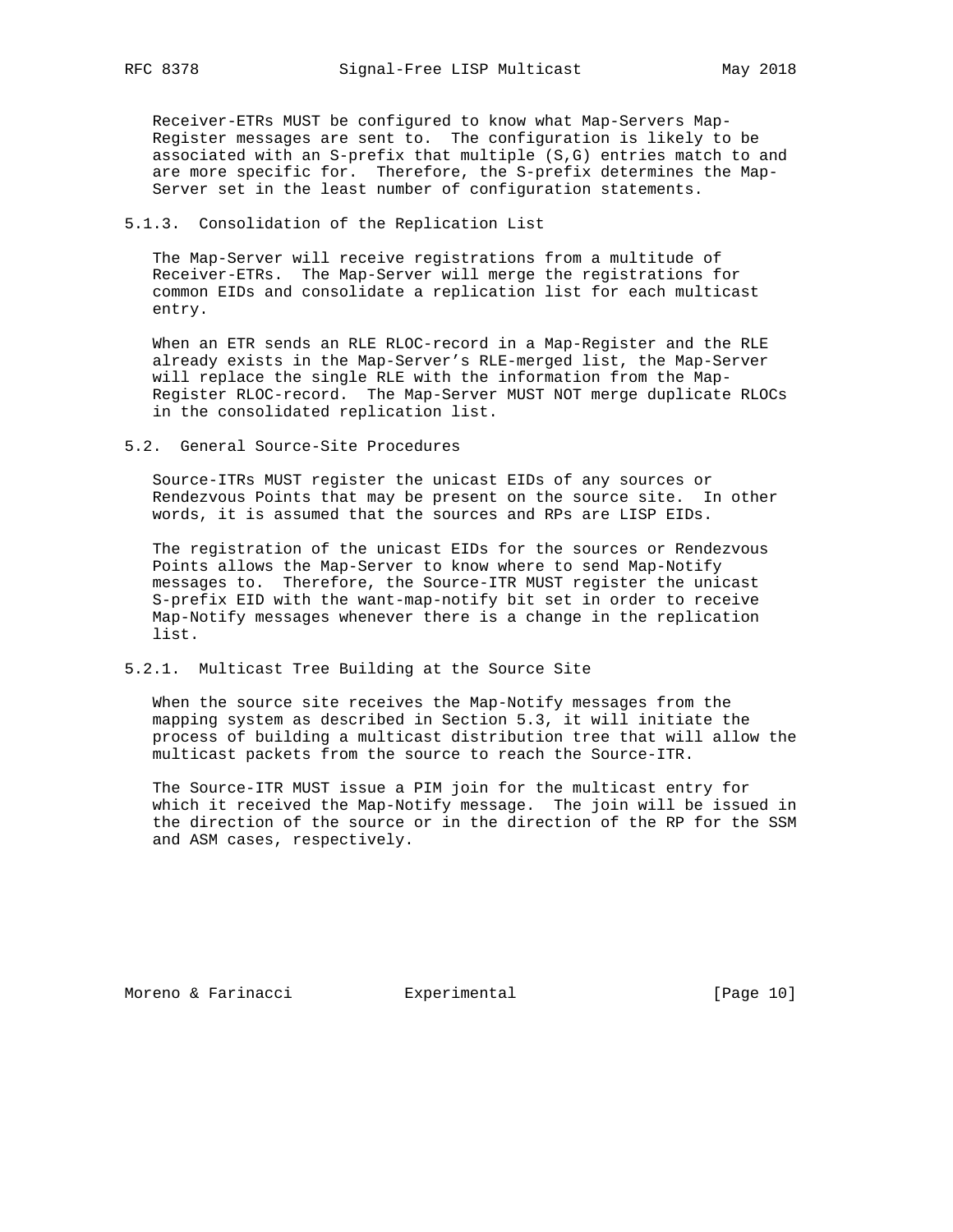# 5.2.2. Multicast Destination Resolution

 On reception of multicast packets, the Source-ITR obtains the replication list for the (S,G) addresses in the packets.

 In order to obtain the replication list, the Source-ITR MUST issue a Map-Request message in which the EID is the (S,G) multicast tuple, which is encoded using the Multicast Info LCAF Type defined in [RFC8060].

 The mapping system (most likely the Map-Server) will Map-Reply with the merged replication list maintained in the mapping system. The Map-Reply message MUST follow the format defined in [RFC6830]; its EID is encoded using the Multicast Info LCAF Type, and the corresponding RLOC-records are encoded using the RLE LCAF Type. Both LCAF Types are defined in [RFC8060].

### 5.3. General LISP Notification Procedures

 The Map-Server will issue LISP Map-Notify messages to inform the source site of the presence of receivers for a particular multicast group over the overlay.

 Updated Map-Notify messages SHOULD be issued every time a new registration is received from a receiver site. This guarantees that the source sites are aware of any potential changes in the multicast distribution-list membership.

 The Map-Notify messages carry (S,G) multicast EIDs encoded using the Multicast Info LCAF Type defined in [RFC8060].

 Map-Notify messages will be sent by the Map-Server to the RLOCs with which the unicast S-prefix EID was registered. In the case when sources are discovered dynamically [LISP-EID-MOBILITY], xTRs MUST register sources explicitly with the want-map-notify bit set. This is so the ITR in the site the source has moved to can get the most current replication list.

 When both the receiver sites and the source sites register to the same Map-Server, the Map-Server has all the necessary information to send the Map-Notify messages to the source site.

When the Map-Servers are distributed (when using LISP-DDT [RFC8111]), the receiver sites MAY register to one Map-Server while the source site registers to a different Map-Server. In this scenario, the Map- Server for the receiver sites MUST resolve the unicast S-prefix EID across a distributed mapping transport system, per standard LISP lookup procedures, and obtain the necessary information to send the

Moreno & Farinacci **Experimental** [Page 11]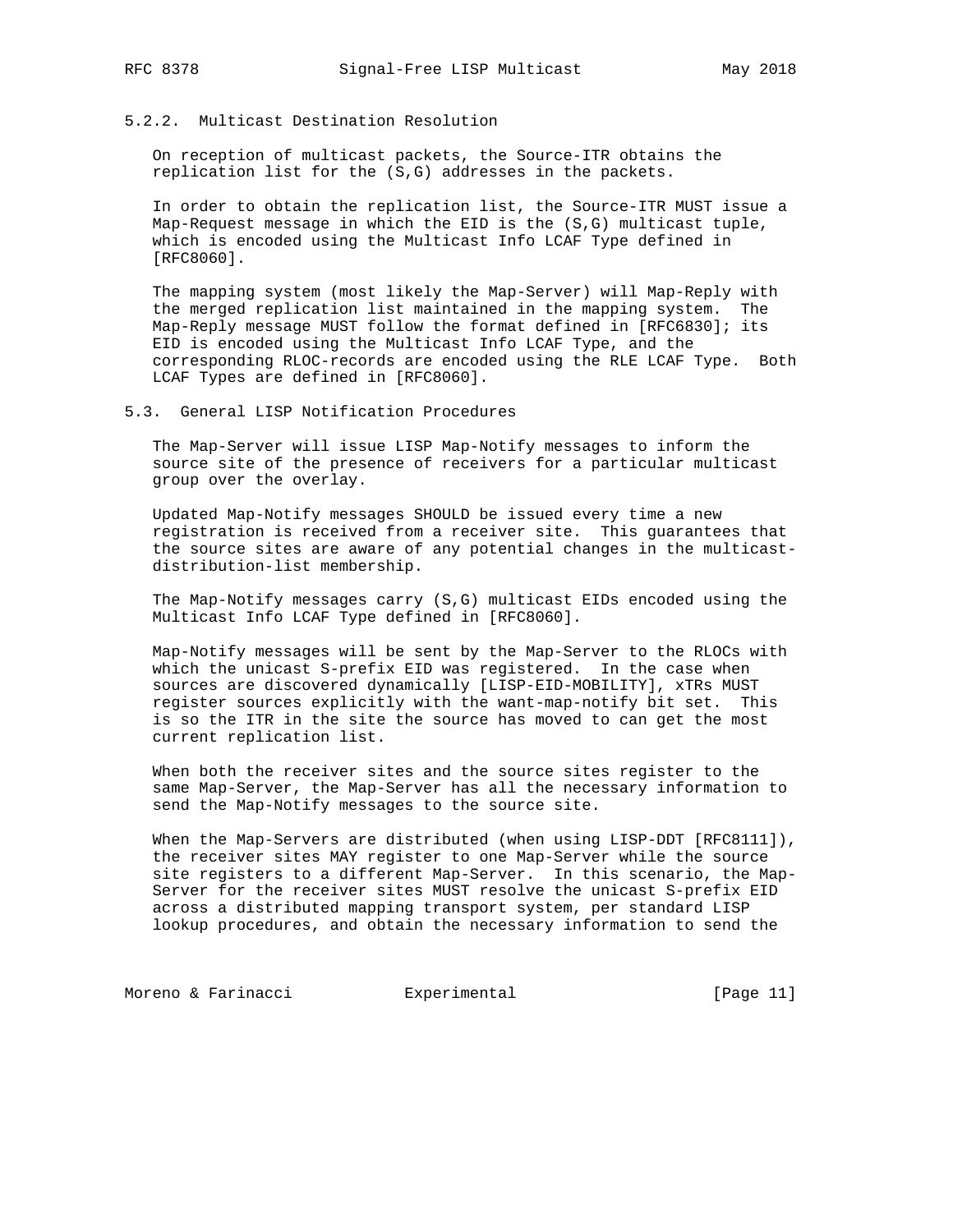Map-Notify messages to the source site. The Map-Notify messages are sent with an authentication length of 0 as they would not be authenticated.

 When the Map-Servers are distributed, different receiver sites MAY register to different Map-Servers. However, this is not supported with the currently defined mechanisms.

6. Source-Specific Multicast Trees

 The interconnection of SSM trees across sites will follow the general receiver-site procedures described in Section 5.1 on the receiver sites.

 The source-site procedures will vary depending on the topological location of the source within the source site as described in Sections 6.1 and 6.2 .

6.1. Source Directly Connected to Source-ITRs

 When the source is directly connected to the Source-ITR, it is not necessary to trigger signaling to build a local multicast tree at the source site. Therefore Map-Notify messages are not required to initiate building of the multicast tree at the source site.

 Map-Notify messages are still required to ensure that any changes to the replication list are communicated to the source site so that the map-cache at the Source-ITRs is kept updated.

6.2. Source Not Directly Connected to Source-ITRs

 The general LISP notification procedures described in Section 5.3 MUST be followed when the source is not directly connected to the Source-ITR. On reception of Map-Notify messages, local multicast signaling MUST be initiated at the source site per the general source-site procedures for multicast tree building described in Section 5.2.1.

 In the SSM case, the IP address of the source is known, and it is also registered with the LISP mapping system. Thus, the mapping system MAY resolve the mapping for the source address in order to send Map-Notify messages to the correct Source-ITR.

Moreno & Farinacci and Experimental [Page 12]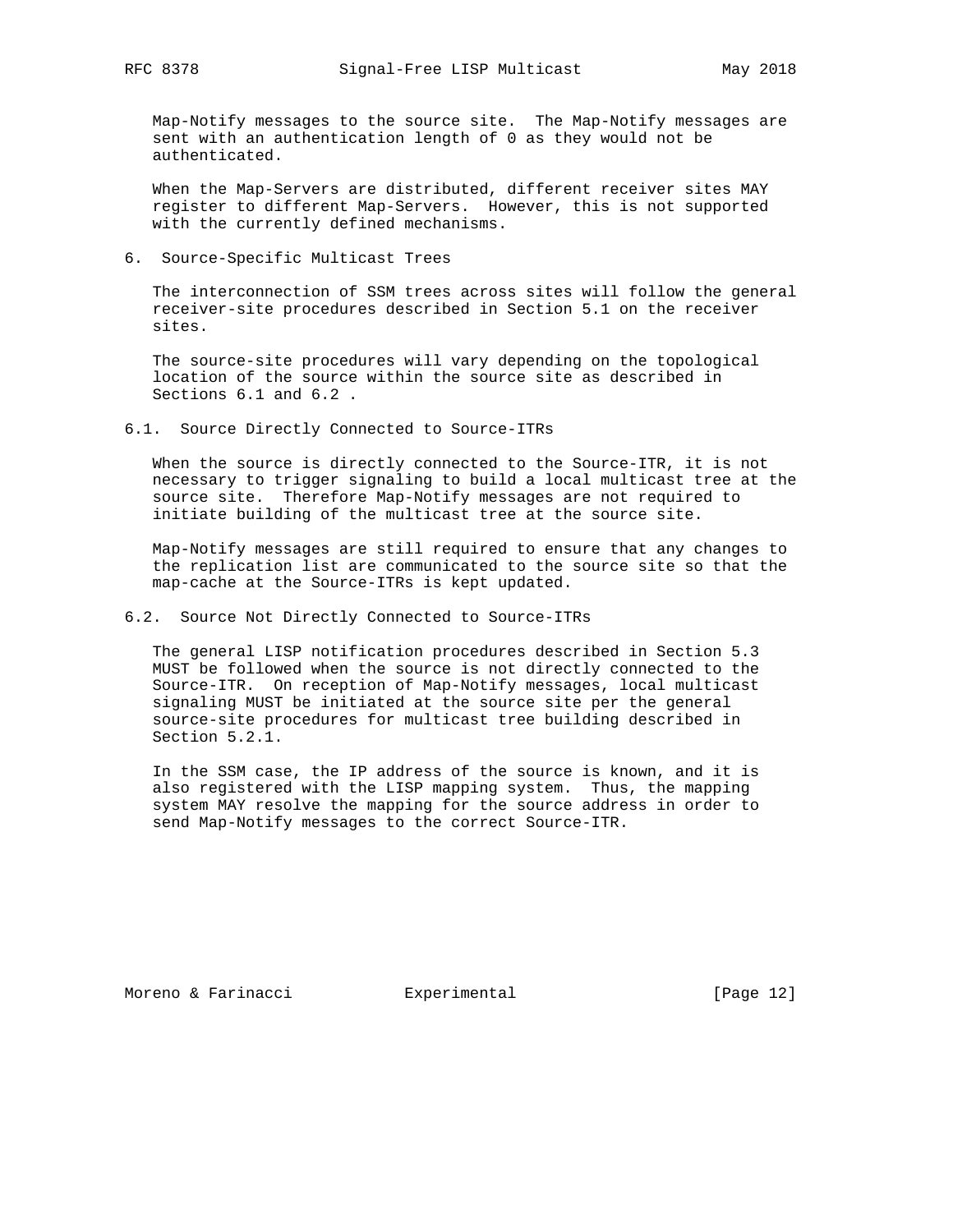# 7. Multihoming Considerations

7.1. Multiple ITRs at a Source Site

 When multiple ITRs exist at a source multicast site, care MUST be taken that more than one ITR does not head-end replicate packets; otherwise, receiver multicast sites will receive duplicate packets. The following procedures will be used for each topology scenario:

- o When more than one ITR is directly connected to the source host, either the PIM DR or the IGMP querier (when PIM is not enabled on the ITRs) is responsible for packet replication. All other ITRs silently drop the packet. In the IGMP querier case, one or more ITRs on the source LAN MUST be IGMP querier candidates. Therefore, it is required that they be configured as such.
- o When more than one ITR is multiple hops away from the source host and one of the ITRs is the PIM Rendezvous Point, then the PIM RP is responsible for packet replication.
- o When more than one ITR is multiple hops away from the source host and the PIM Rendezvous Point is not one of the ITRs, then one of the ITRs MUST join to the RP. When a Map-Notify is received from the Map-Server by an ITR, only the highest RLOC addressed ITR will join toward the PIM RP or toward the source.
- 7.2. Multiple ETRs at a Receiver Site

 When multiple ETRs exist in a receiver multicast site and each one creates a multicast join state, each Map-Registers its RLOC address to the mapping system. In this scenario, the replication happens on the overlay causing multiple ETR entry points to replicate to all receivers instead of a single ETR entry point replicating to all receivers. If an ETR does not create join state, because it has not received PIM joins or IGMP reports, it will not Map-Register its RLOC addresses to the mapping system. The same procedures in Section 5.1 are followed.

 When multiple ETRs exist on the same LAN as a receiver host, then the PIM DR (when PIM is enabled) or the IGMP querier is responsible for sending a Map-Register for its RLOC. In the IGMP case, one or more ETRs on a LAN MUST be IGMP querier candidates. Therefore, it is required that they are configured as such.

Moreno & Farinacci and Experimental and Experimental [Page 13]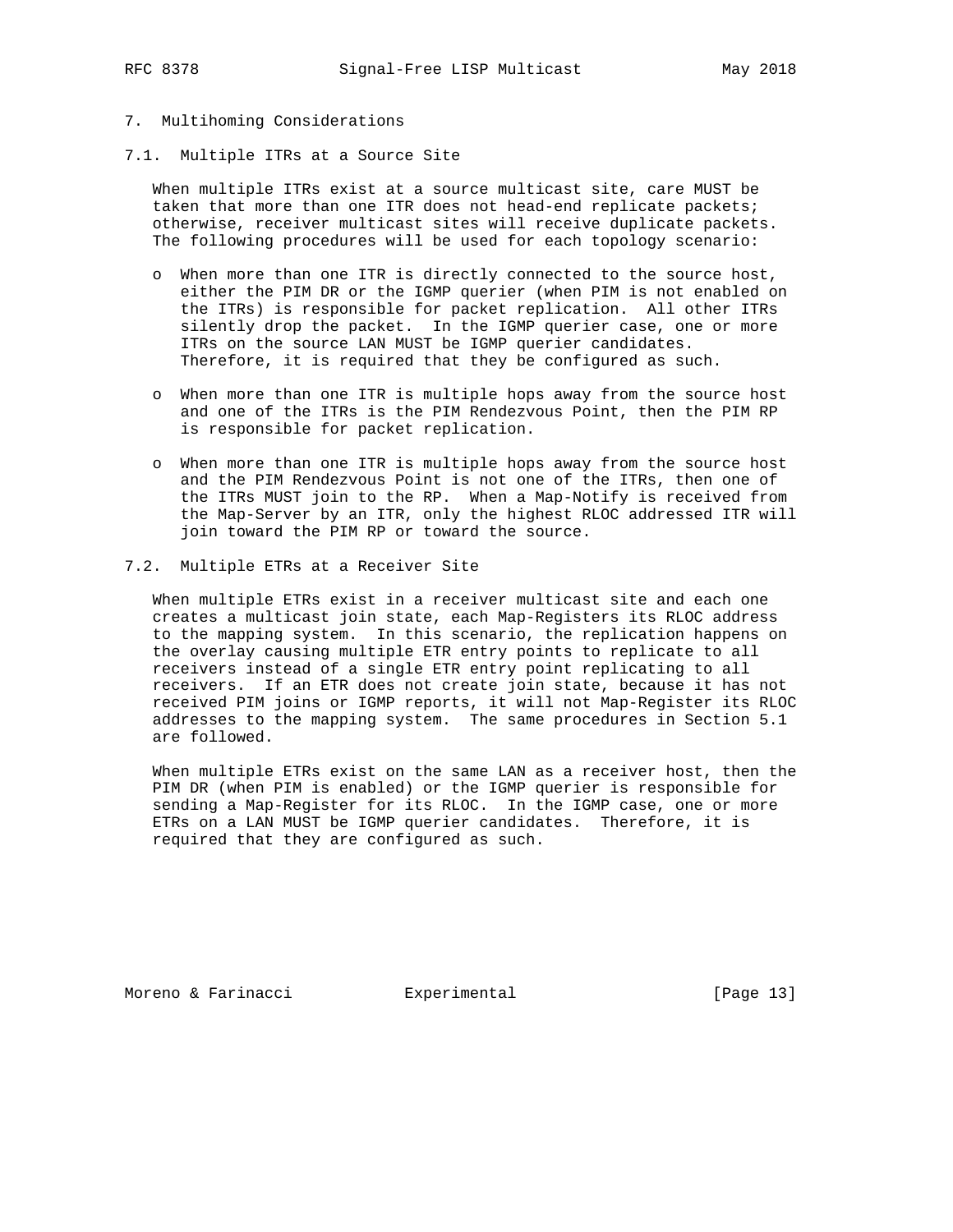7.3. Multiple RLOCs for an ETR at a Receiver Site

 It MAY be desirable to have multiple underlay paths to an ETR for multicast packet delivery. This can be done by having multiple RLOCs assigned to an ETR and having the ETR send Map-Registers for all its RLOCs. By doing this, an ITR can choose a specific path based on underlay performance and/or RLOC reachability.

 It is recommended that an ETR send a Map-Register with a single RLOC record that uses the Explicit Locator Path (ELP) LCAF Type [RFC8060] that is nested inside the RLE LCAF. For example, say ETR1 has assigned RLOC1 and RLOC2 for a LISP receiver site. Also, there is ETR2 in another LISP receiver site that has RLOC3. The two receiver sites have the same (S,G) being joined. Here is how the RLOC-record is encoded on each ETR:

```
 ETR1: EID-record: (S,G)
     RLOC-record: RLE[ ELP{ (RLOC1,s,p), (RLOC2,s,p) } ]
ETR2: EID-record: (S,G)
```
RLOC-record: RLE[ RLOC3 ]

 And here is how the entry is merged and stored on the Map-Server since the Map-Registers have an RLE-encoded RLOC-record:

```
 MS: EID-record: (S,G)
  RLOC-record: RLE[ RLOC3, ELP{ (RLOC1,s,p), (RLOC2,s,p) } ]
```
 When the ITR receives a packet from a multicast source S for group G, it uses the merged RLOC-record returned from the Map-Server. The ITR replicates the packet to (RLOC3 and RLOC1) or (RLOC3 and RLOC2). Since it is required for the s-bit to be set for RLOC1, the ITR MUST replicate to RLOC1 if it is reachable. When the required p-bit is also set, the RLOC-reachability mechanisms from [RFC6830] are followed. If the ITR determines that RLOC1 is unreachable, it uses RLOC2, as long as RLOC2 is reachable.

7.4. Multicast RLOCs for an ETR at a Receiver Site

 This specification is focused on underlays without multicast support, but it does not preclude the use of multicast RLOCs in RLEs. ETRs MAY register multicast EID entries using multicast RLOCs. In such cases, the ETRs will be joined to underlay multicast distribution trees by using IGMP as a multicast host using mechanisms in [RFC2236] and [RFC3376].

Moreno & Farinacci and Experimental [Page 14]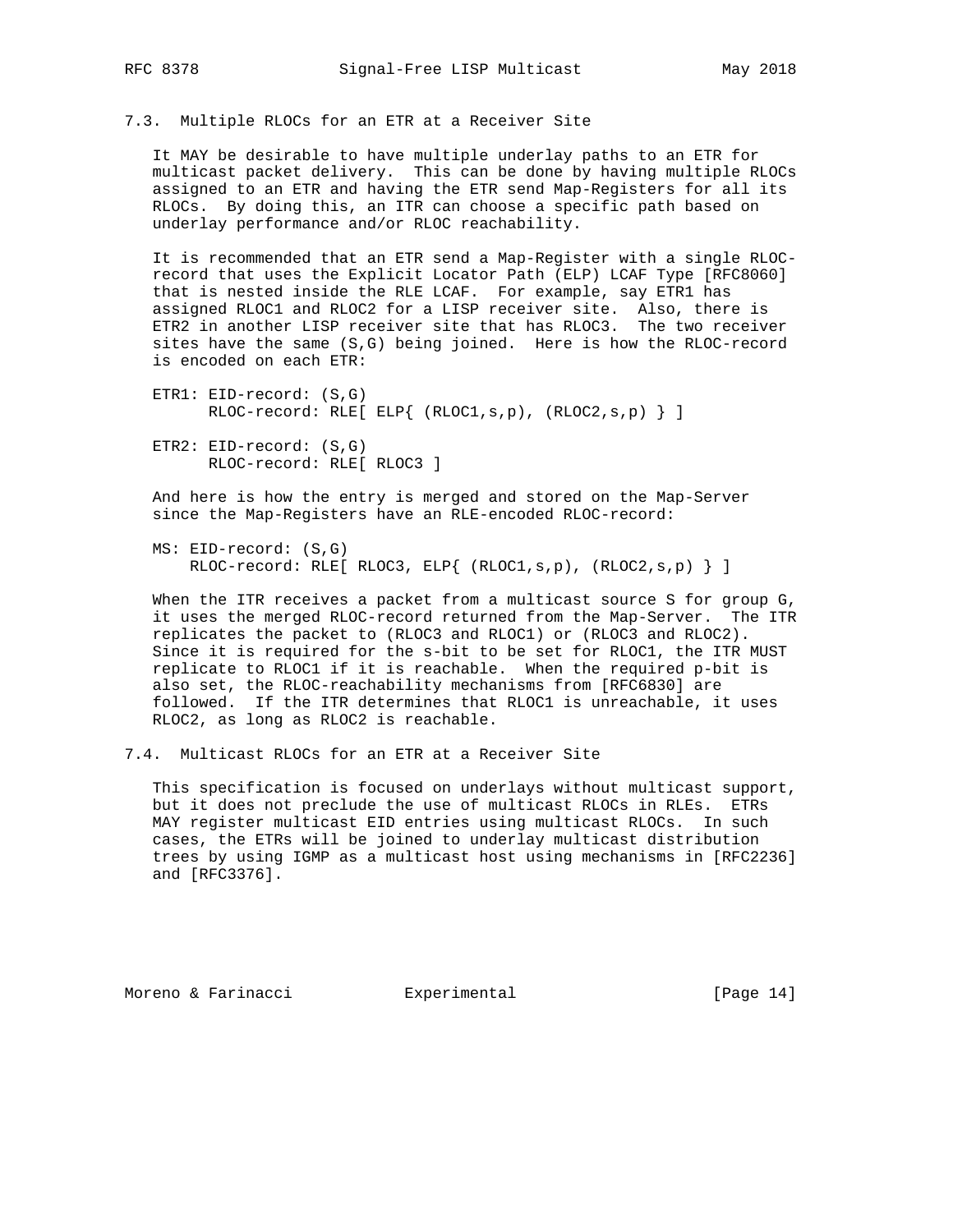8. PIM Any-Source Multicast Trees

 LISP signal-free multicast can support ASM trees in limited but acceptable topologies. It is suggested, for the simplification of building ASM trees across the LISP overlay, to have PIM-ASM run independently in each LISP site. What this means is that a PIM RP is configured in each LISP site so PIM Register procedures and (\*,G) state maintenance is contained within the LISP site.

 The following procedure will be used to support ASM in each LISP site:

- 1. In a receiver site, the RP is co-located with the ETR. RPs for different groups can be spread across each ETR, but is not required.
- 2. When (\*,G) state is created in an ETR, the procedures in Section 5.1.2 are followed. In addition, the ETR registers (S-prefix,G), where S-prefix is 0/0 (the respective unicast default route for the address-family) to the mapping system.
- 3. In a source site, the RP is co-located with the ITR. RPs for different groups can be spread across each ITR, but is not required.
- 4. When a multicast source sends a packet, a PIM Register message is delivered to the ITR, and the procedures in Section 5.2 are followed.
- 5. When the ITR sends a Map-Request for (S,G) and no receiver site has registered for (S,G), the mapping system will return the (0/0,G) entry to the ITR so it has a replication list of all the ETRs that have received  $(*$ , G) state.
- 6. The ITR stores the replication list in its map-cache for (S,G). It replicates packets to all ETRs in the list.
- 7. ETRs decapsulate packets and forward based on (\*,G) state in their site.
- 8. When last-hop PIM routers join the newly discovered (S,G), the ETR will store the state and follow the procedures in Section 5.1.2.

Moreno & Farinacci and Experimental [Page 15]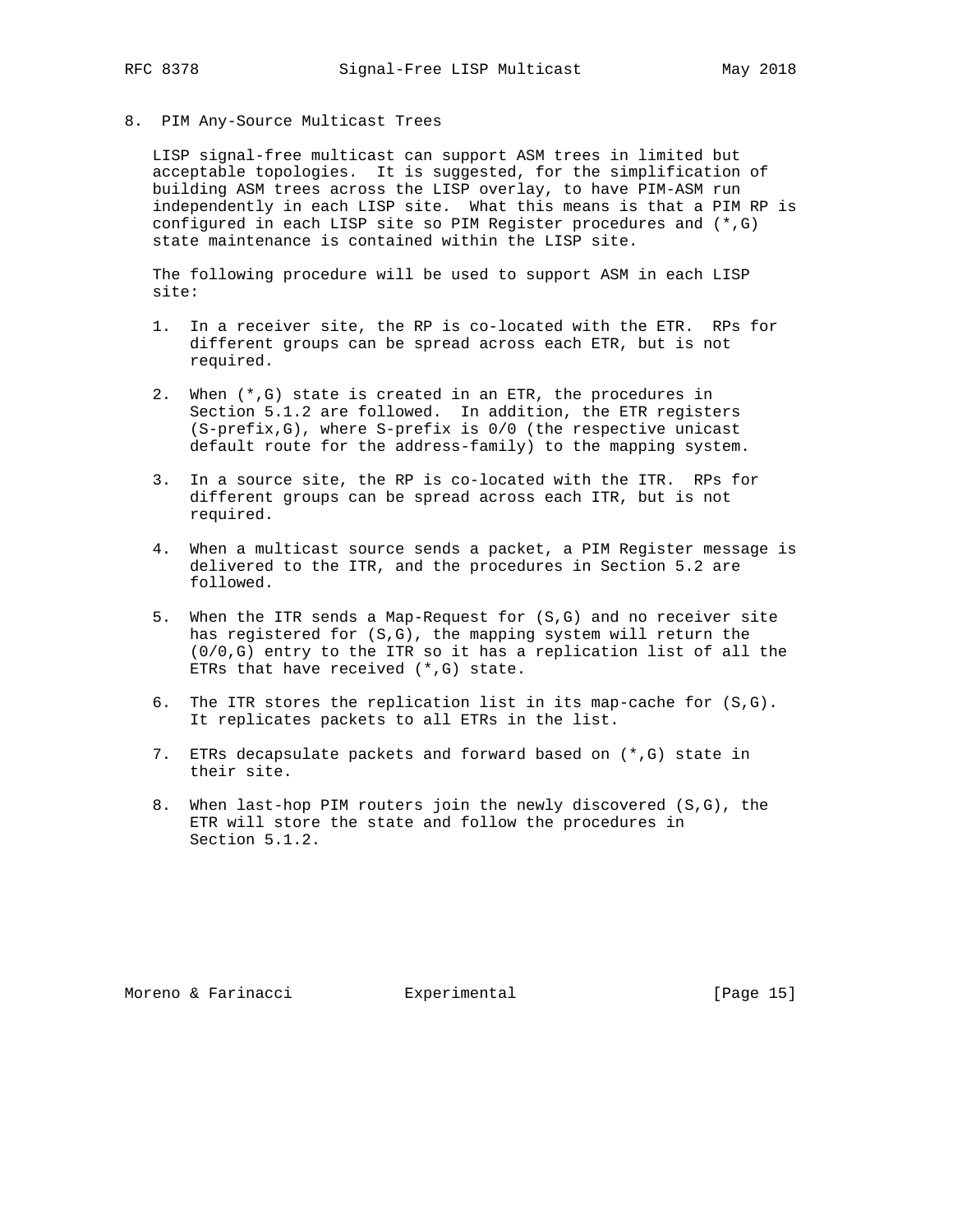### 9. Signal-Free Multicast for Replication Engineering

 The mechanisms in this specification can be applied to the "LISP Replication Engineering" [LISP-RE] design. Rather than have the layered LISP-RE RTR hierarchy use signaling mechanisms, the RTRs can register their availability for multicast tree replication via the mapping database system.

 As stated in [LISP-RE], the RTR-layered hierarchy is used to avoid head-end replication in replicating nodes closest to a multicast source. Rather than have multicast ITRs replicate to each ETR in an RLE of an (S,G) mapping database entry, it could replicate to one or more layer 0 RTRs in the LISP-RE hierarchy.

 This document specifies how the RTR hierarchy is determined but not the optimal layers of RTRs to be used. Methods for determining optimal paths or RTR topological closeness are out of scope for this document.

 There are two formats an (S,G) mapping database entry could have. One format is a 'complete-format', and the other is a 'filtered format'. A 'complete-format' entails an (S,G) entry having multiple RLOC-records that contain both ETRs that have registered as well as the RTRs at the first level of the LISP-RE hierarchy for the ITR to replicate to. When using 'complete-format', the ITR has the ability to select if it replicates to RTRs or to the registered ETRs at the receiver sites. A 'filtered-format' (S,G) entry is one where the Map-Server returns the RLOC-records that it decides the ITR SHOULD use. So replication policy is shifted from the ITRs to the mapping system. The Map-Servers can also decide for a given ITR if it uses a different set of replication targets per (S,G) entry for which the ITR is replicating for.

 The procedure for the LISP-RE RTRs to make themselves available for replication can occur before or after any receivers join an (S,G) entry or any sources send for a particular (S,G) entry. Therefore, newly configured RTR state will be used to create new (S,G) state and will be inherited into existing (S,G) state. A set of RTRs can register themselves to the mapping system or a third party can do so on their behalf. When RTR registration occurs, it is done with an (S-prefix, G-prefix) entry so it can advertise its replication services for a wide range of source/group combinations.

 When a Map-Server receives (S,G) registrations from ETRs and (S-prefix, G-prefix) registrations from RTRs, it has the option of merging the RTR RLOC-records for each (S,G) that is more specific for the (S-prefix, G-prefix) entry or keeping them separate. When merging, a Map-Server is ready to return a 'complete-format' Map-

Moreno & Farinacci and Experimental [Page 16]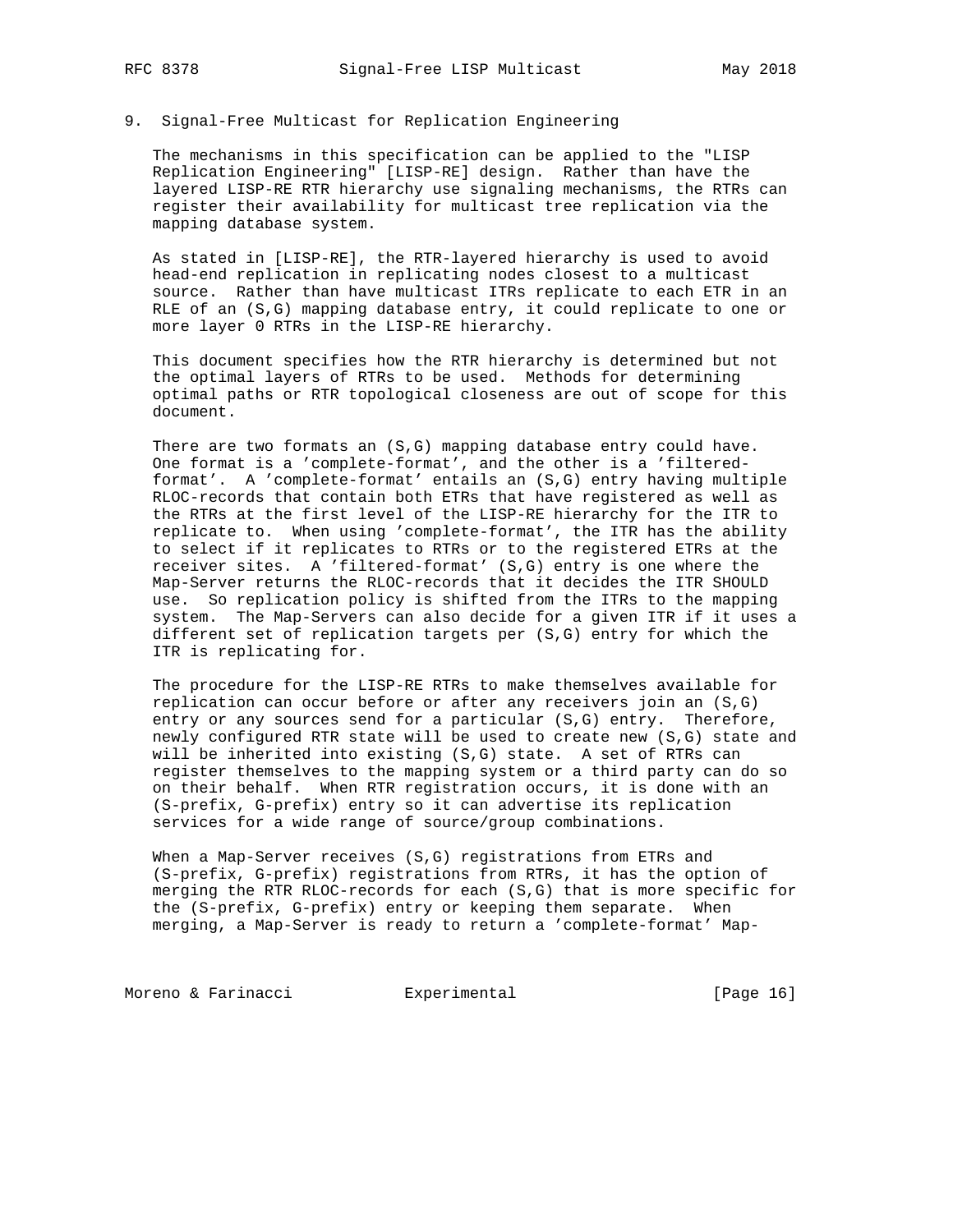Reply. When keeping the entries separate, the Map-Server can decide what to include in a Map-Reply when a Map-Request is received. It can include a combination of RLOC-records from each entry or decide to use one or the other depending on policy configured.



Receiver-site-2 Receiver-site-3

Figure 2: LISP-RE Reference Model

 Here is a specific example, illustrated in Figure 2, of (S,G) and (S-prefix, G-prefix) mapping database entries when a source S is behind an ITR, and there are receiver sites joined to (S,G) via ETR1, ETR2, and ETR3. And there exists a LISP-RE hierarchy of RTR1 and RTR2 at level-0 and RTR3 and RTR4 at level-1:

 EID-record: (S,G) RLOC-record: RLE: (ETR1, ETR2, ETR3), p1 EID-record: (S-prefix, G-prefix) RLOC-record: RLE: (RTR1(L0), RTR2(L0), RTR3(L1), RTR4(L1)), p1

Moreno & Farinacci and Experimental [Page 17]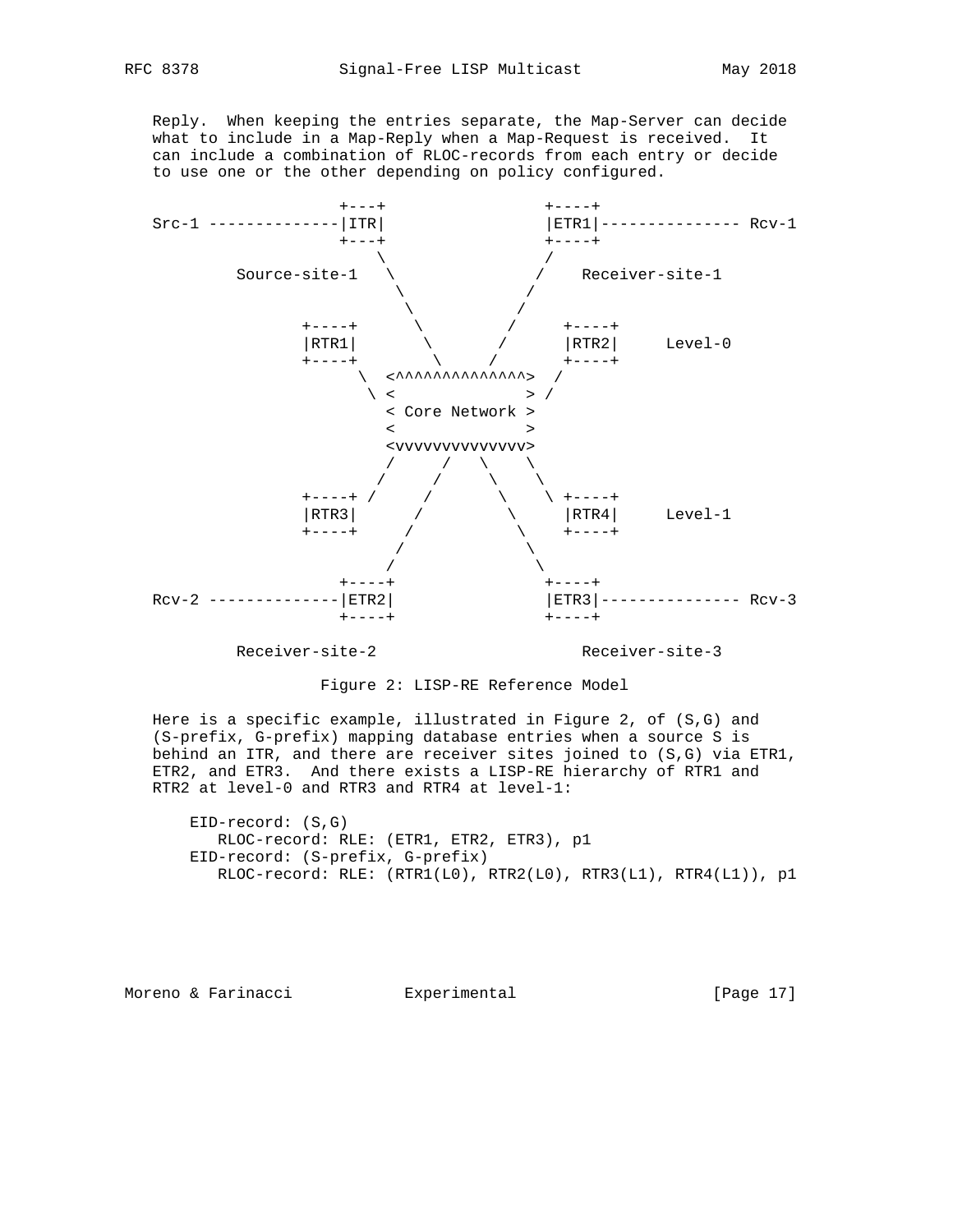The above entries are in the form in which they were registered and are stored in a Map-Server. When a Map-Server uses 'complete format', the Map-Reply it originates has the mapping record encoded as:

> EID-record: (S,G) RLOC-record: RLE: (RTR1(L0), RTR3(L1)), p1 RLOC-record: RLE: (ETR1, ETR2, ETR3), p1

 The above Map-Reply allows the ITR to decide if it replicates to the ETRs or if it SHOULD replicate only to level-0 RTR1. This decision is left to the ITR since both RLOC-records have priority 1. If the Map-Server wanted to force the ITR to replicate to RTR1, it would set the ETRs RLOC-record to a priority greater than 1.

 When a Map\_server uses 'filtered-format', the Map-Reply it originates has the mapping record encoded as:

> EID-record: (S,G) RLOC-record: RLE: (RTR1(L0), RTR3(L1)), p1

 An (S,G) entry can contain alternate RTRs. So rather than replicating to multiple RTRs, one RTR set MAY be used based on the RTR reachability status. An ITR can test reachability status to any layer 0 RTR using RLOC-probing, so it can choose one RTR from a set to replicate to. When this is done, the RTRs are encoded in different RLOC-records instead of together in one RLE RLOC-record. This moves the replication load off the ITRs at the source site to the RTRs inside the network infrastructure. This mechanism can also be used by level-n RTRs to level-n+1 RTRs.

 The following mapping would be encoded in a Map-Reply sent by a Map- Server and stored in the ITR. The ITR would use RTR1 until it went unreachable and then switch to use RTR2:

> EID-record: (S,G) RLOC-record: RTR1, p1 RLOC-record: RTR2, p2

10. Security Considerations

 [LISP-SEC] defines a set of security mechanisms that provide origin authentication, integrity, and anti-replay protection to LISP's EID to-RLOC mapping data conveyed via the mapping lookup process. LISP- SEC also enables verification of authorization on EID-prefix claims in Map-Reply messages.

Moreno & Farinacci and Experimental [Page 18]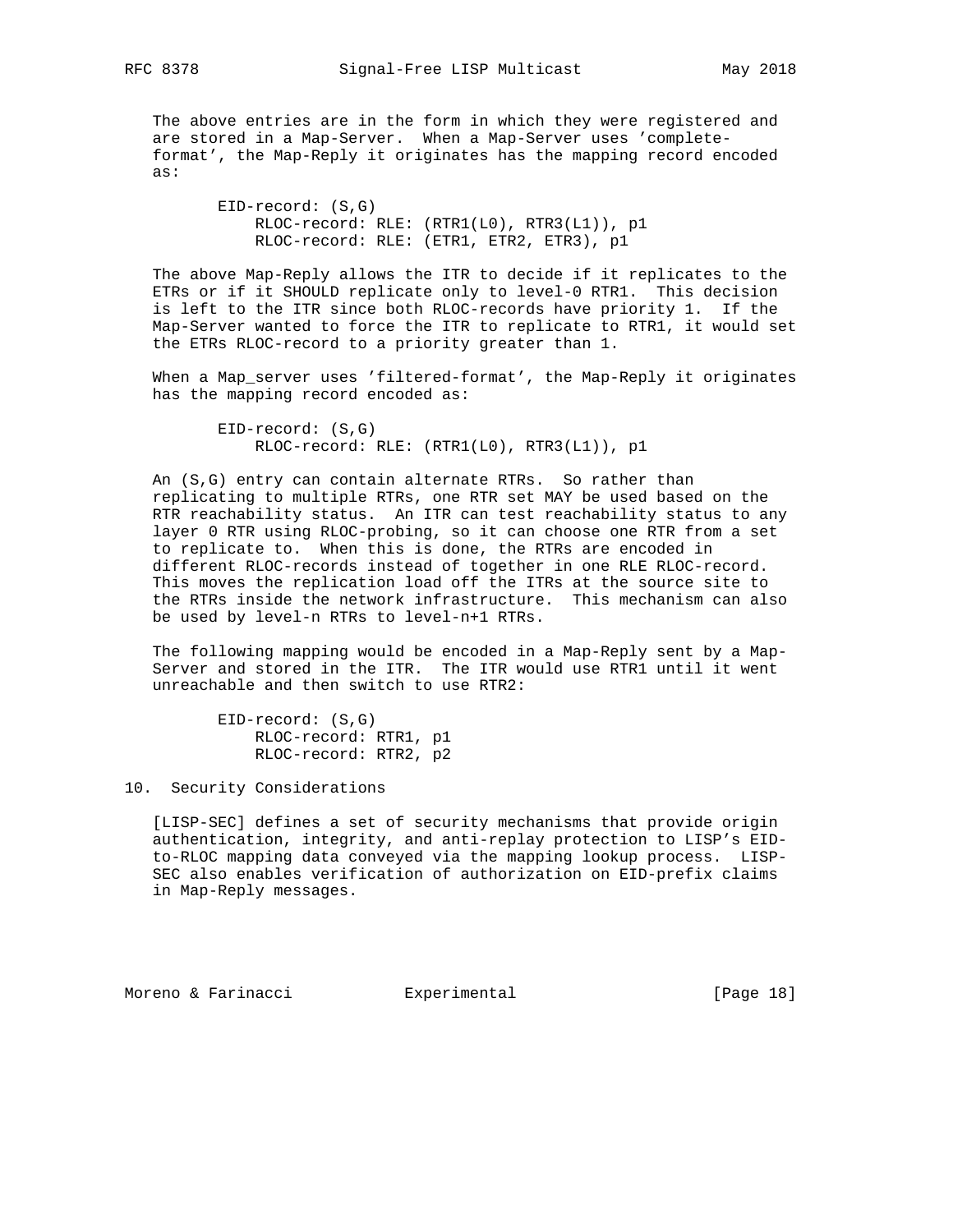Additional security mechanisms to protect the LISP Map-Register messages are defined in [RFC6833].

 The security of the mapping system infrastructure depends on the particular mapping database used. As an example, [RFC8111] defines a public-key-based mechanism that provides origin authentication and integrity protection to the LISP DDT protocol.

 Map-Replies received by the Source-ITR can be signed (by the Map- Server), so the ITR knows the replication list is from a legitimate source.

 Data-plane encryption can be used when doing unicast rep encapsulation as described in [RFC8061].

11. IANA Considerations

This document has no IANA actions.

- 12. References
- 12.1. Normative References
	- [RFC2119] Bradner, S., "Key words for use in RFCs to Indicate Requirement Levels", BCP 14, RFC 2119, DOI 10.17487/RFC2119, March 1997, <https://www.rfc-editor.org/info/rfc2119>.
	- [RFC2236] Fenner, W., "Internet Group Management Protocol, Version 2", RFC 2236, DOI 10.17487/RFC2236, November 1997, <https://www.rfc-editor.org/info/rfc2236>.
	- [RFC3376] Cain, B., Deering, S., Kouvelas, I., Fenner, B., and A. Thyagarajan, "Internet Group Management Protocol, Version 3", RFC 3376, DOI 10.17487/RFC3376, October 2002, <https://www.rfc-editor.org/info/rfc3376>.
	- [RFC3569] Bhattacharyya, S., Ed., "An Overview of Source-Specific Multicast (SSM)", RFC 3569, DOI 10.17487/RFC3569, July 2003, <https://www.rfc-editor.org/info/rfc3569>.
	- [RFC6830] Farinacci, D., Fuller, V., Meyer, D., and D. Lewis, "The Locator/ID Separation Protocol (LISP)", RFC 6830, DOI 10.17487/RFC6830, January 2013, <https://www.rfc-editor.org/info/rfc6830>.

Moreno & Farinacci and Experimental [Page 19]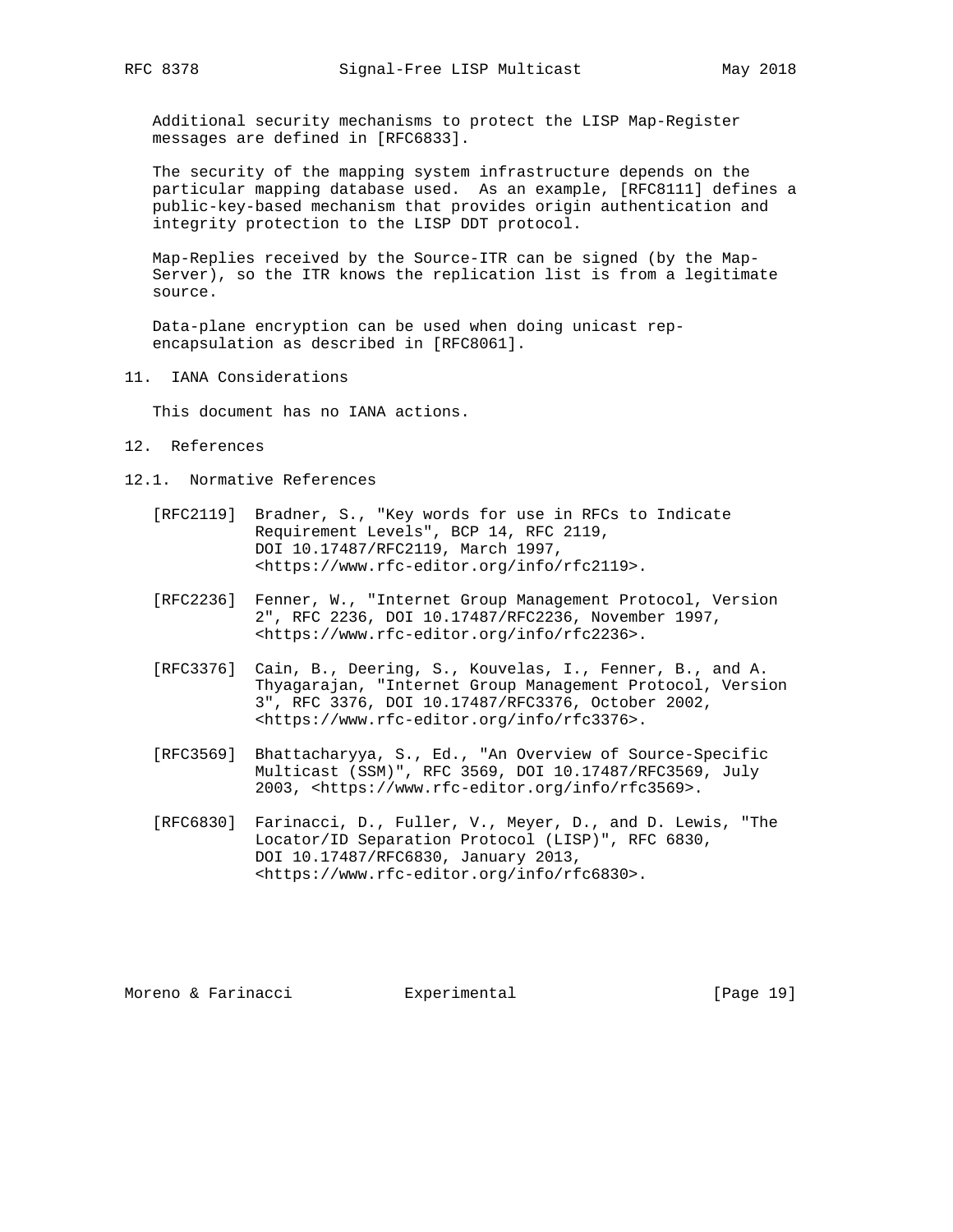- [RFC6831] Farinacci, D., Meyer, D., Zwiebel, J., and S. Venaas, "The Locator/ID Separation Protocol (LISP) for Multicast Environments", RFC 6831, DOI 10.17487/RFC6831, January 2013, <https://www.rfc-editor.org/info/rfc6831>.
- [RFC6833] Fuller, V. and D. Farinacci, "Locator/ID Separation Protocol (LISP) Map-Server Interface", RFC 6833, DOI 10.17487/RFC6833, January 2013, <https://www.rfc-editor.org/info/rfc6833>.
- [RFC7761] Fenner, B., Handley, M., Holbrook, H., Kouvelas, I., Parekh, R., Zhang, Z., and L. Zheng, "Protocol Independent Multicast - Sparse Mode (PIM-SM): Protocol Specification (Revised)", STD 83, RFC 7761, DOI 10.17487/RFC7761, March 2016, <https://www.rfc-editor.org/info/rfc7761>.
- [RFC8060] Farinacci, D., Meyer, D., and J. Snijders, "LISP Canonical Address Format (LCAF)", RFC 8060, DOI 10.17487/RFC8060, February 2017, <https://www.rfc-editor.org/info/rfc8060>.
- [RFC8111] Fuller, V., Lewis, D., Ermagan, V., Jain, A., and A. Smirnov, "Locator/ID Separation Protocol Delegated Database Tree (LISP-DDT)", RFC 8111, DOI 10.17487/RFC8111, May 2017, <https://www.rfc-editor.org/info/rfc8111>.
- [RFC8174] Leiba, B., "Ambiguity of Uppercase vs Lowercase in RFC 2119 Key Words", BCP 14, RFC 8174, DOI 10.17487/RFC8174, May 2017, <https://www.rfc-editor.org/info/rfc8174>.
- 12.2. Informative References
	- [LISP-EID-MOBILITY]

 Portoles-Comeras, M., Ashtaputre, V., Moreno, V., Maino, F., and D. Farinacci, "LISP L2/L3 EID Mobility Using a Unified Control Plane", Work in Progress, draft-ietf-lisp eid-mobility-01, November 2017.

- [LISP-MULTI-SIGNALING] Farinacci, D. and M. Napierala, "LISP Control-Plane Multicast Signaling", Work in Progress, draft-farinacci lisp-mr-signaling-06, February 2015.
- [LISP-RE] Coras, F., Cabellos-Aparicio, A., Domingo-Pascual, J., Maino, F., and D. Farinacci, "LISP Replication Engineering", Work in Progress, draft-coras-lisp-re-08, November 2015.

Moreno & Farinacci and Experimental [Page 20]